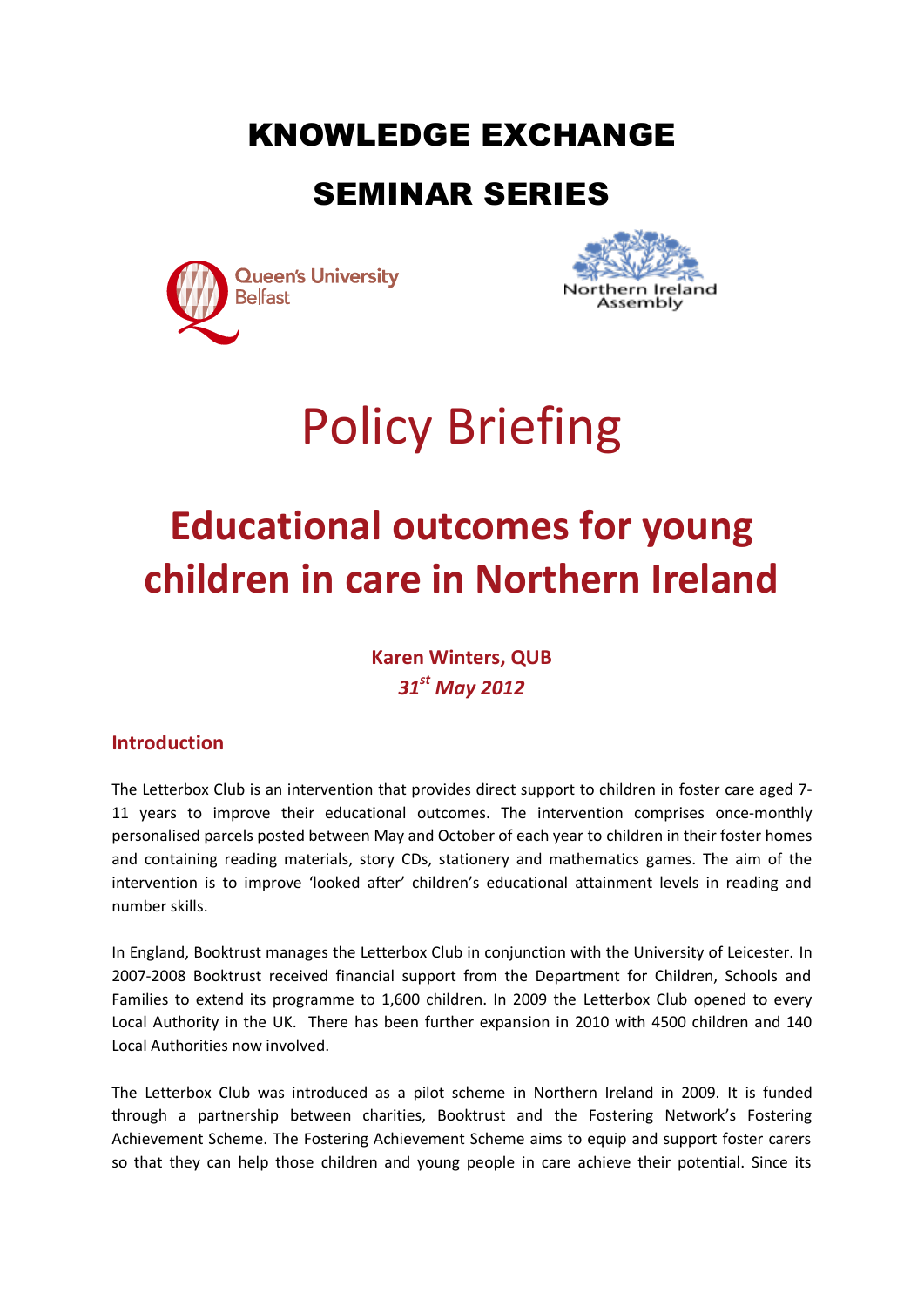commencement, over 272 'looked after' children in Northern Ireland have participated. Alongside the delivery of the parcels, the Fostering Network in Northern Ireland has also arranged a number of additional supporting activities for the children that tend to take place at local libraries and involve activities such as reading and storytelling.

As part of the delivery of the programme, the Fostering Achievement Scheme has collected detailed information on the children's levels of English and Mathematics competence before they took part in the Letterbox Club, and then again at the conclusion of the programme. The Centre for Effective Education at Queen's University Belfast has been commissioned by Fostering Network Northern Ireland to analyze these data in order to undertake a rigorous and independent evaluation of the effectiveness of the Letterbox Club intervention as delivered in Northern Ireland.

#### **Objectives**

The objectives of the evaluation were to:

- Ascertain whether the Letterbox Club is effective in improving literacy and numeracy outcomes for children in foster care;
- Assess whether the Letterbox Club is more or less effective for boys and girls and also for those with differing lengths of time in care;
- Assess whether the additional supporting activities offered as part of the Letterbox Club programme in Northern Ireland have had any additional effects on improving the children's literacy and numeracy outcomes; and
- To make recommendations regarding the future development and delivery of the Letterbox Club in Northern Ireland.

In meeting these objectives the evaluation took the following form:

- A quantitative analysis of the pre-test/post-test dataset supplied by the Fostering Network Northern Ireland; and
- A focused literature review of the findings from evaluations of similar programmes for children in care and for disadvantaged children more broadly. Due to limited time and resources the literature search will be confined to a review of existing published systematic reviews and meta-analyses.

#### **Methodology**

Personalised parcels were sent to foster children at their foster homes once monthly between May and October each year for the years 2009 and 2010. The parcels contained a mixture of books, stationery and mathematics games.

Children were tested prior to their involvement in the Letterbox Club and again once the programme had finished. Pretesting and posttesting took place in a three week period before the intervention began (between 26 April and 14 May) and after the intervention had finished (8 November and 26 November) each year. Tests involved the use of the *Neale Measurement of Reading Ability* (Neale 1997) and a bespoke mathematics measure (Griffiths 2005). The tests were administered by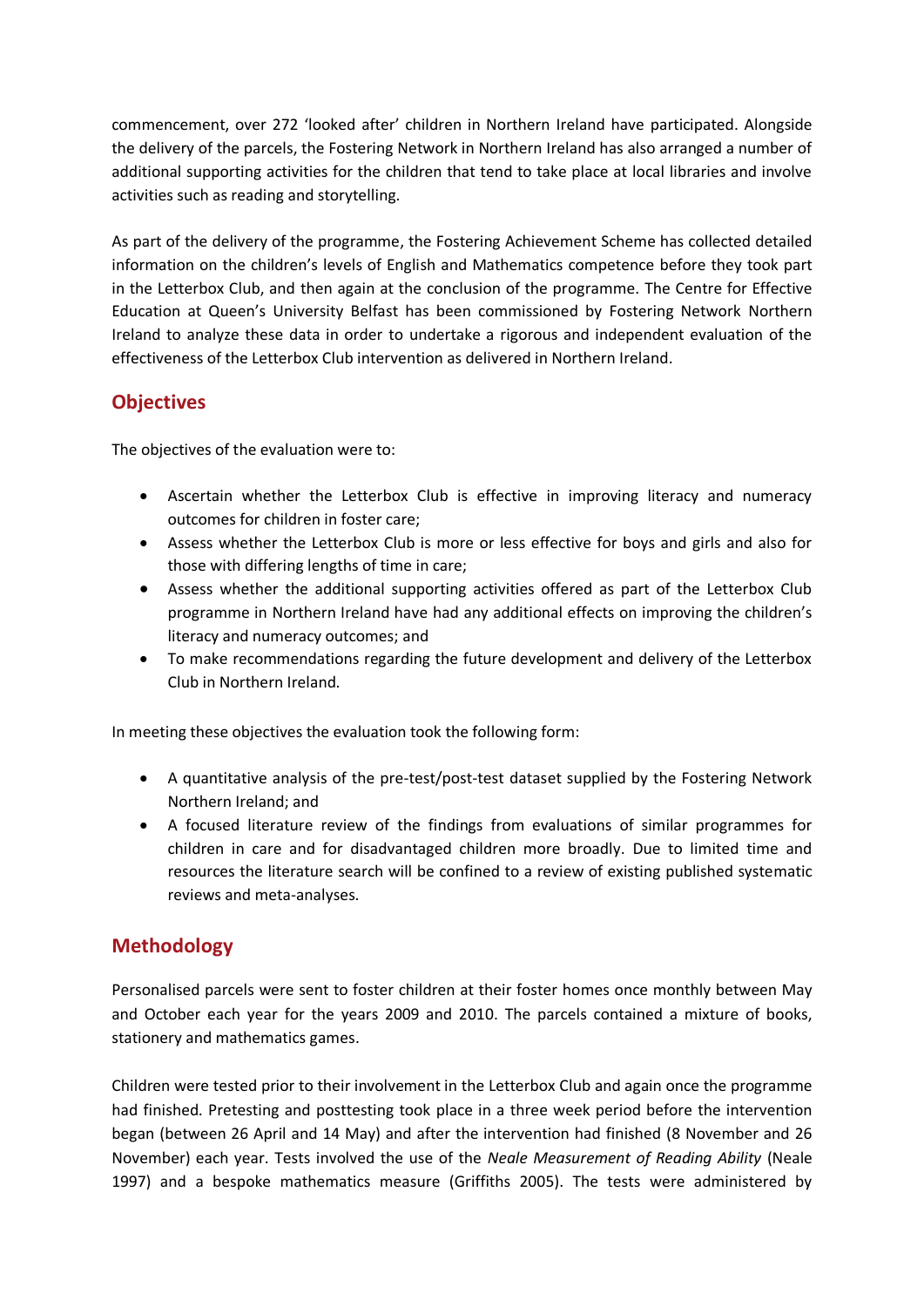teachers from Helping Hand Tutoring and involved the completion of reading and mathematics exercises by children. Raw scores were recorded. In total, data were made available on 268 children aged 7-11 years old.

#### **Findings**

#### *The Letterbox Club materials*

Overall, it is clear that the materials sent out in the Letterbox Club packs to the children have been very carefully designed so as to meet the children's developmental needs while also being fun and engaging. In relation to the reading materials, they are thematically wide-ranging, attractive and should help to encourage a sense of pride in their ownership and an enjoyment of reading among the children. Some of the issues covered in the texts have been sensitively chosen to reflect some of the feelings and life events that 'looked after' children may have experienced. This careful selection should therefore help promote 'looked after' children's sense of personal connection with the reading material.

Similarly, the mathematics games have been carefully designed to promote skills in number as well as problem solving and greater fluency in mental arithmetic. While being tailored to reflect the differing ability levels of the 'looked after' children, the games are also varied and fun to play. However it would be beneficial if the existing mathematics materials could be more diverse and incorporate additional contemporary mathematics games.

#### *Gains made by children in reading and number skills*

There is clear evidence that the children who participated in the Letterbox Club made significant progress during that period in relation to their reading accuracy and comprehension and also their number skills. In particular, the children made an average gain of 3.6 points on their standardised accuracy scores and 3.5 points on their standardised comprehension scores. Similarly, 35% of the children improved their number skills by the equivalent of one National Curriculum level.

These improvements are encouraging in two respects. Firstly, they have occurred over a six month period that includes the long school holidays over summer. This is typically a period where children's progress tends to stagnate, if not regress. The fact that the children are making such significant gains during this time is therefore noteworthy. Secondly, the size of these gains is similar in order to the findings reported from the three other evaluations conducted of the Letterbox Club to date (two in England and one in Northern Ireland). There is thus a growing body of evidence now to suggest that the size of the gains made by the children in reading and number during the period they participate in the Letterbox Club can be regarded increasingly as a reliable predictor of what one can expect.

Beyond these main effects, it is also worth noting some of the variations that emerged in the rates of progress made between different groups of children. More specifically, there is some evidence that:

 Boys made greater progress in relation to number skills than girls, with 38.1% of boys having increased a National Curriculum level in number compared to 25.4% of girls;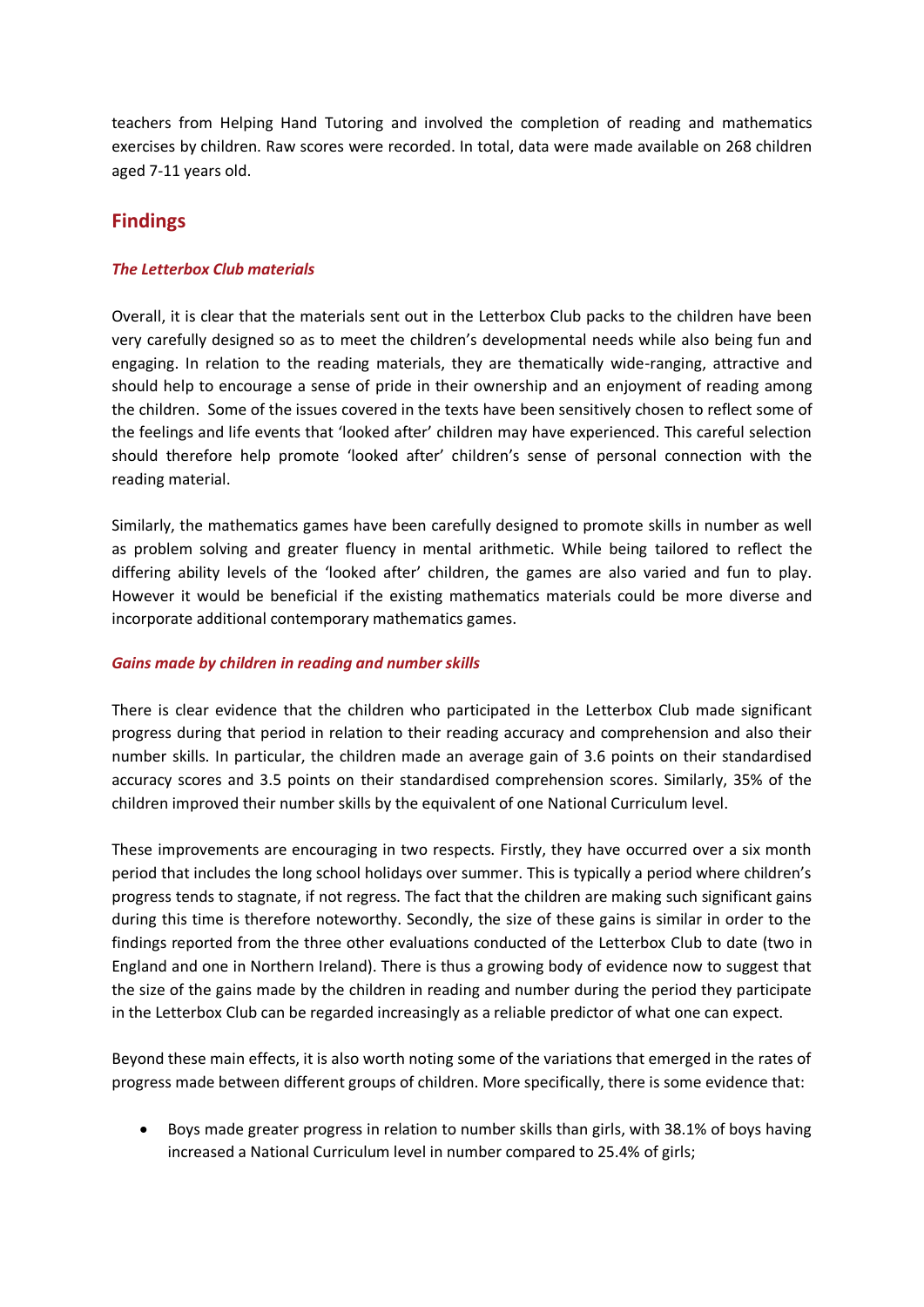- Attending the Fostering Network Summer Scheme is associated with higher gains in reading accuracy, with those attending the Scheme experiencing a average increase of 5.4 points over the period of the Letterbox Club programme compared to an average increase of 3.1 points for those who did not; and
- Attending additional Letterbox events is also associated with higher gains in reading accuracy, with those attending at least one of these events experiencing an average increase of 5.5 points in their scores over the Letterbox period compared to an average 3.5 point increase for those who did not.

The above patterns need to be treated with some caution however as they relied upon multiple statistical testing (that increases the risk of producing some spurious results) and also some of the evidence was only reaching statistical significance. However, these findings do suggest that the gains made by children during the period they are engaged with the Letterbox club may vary in relation to particular background factors and also any additional activities they are involved in over the period. As such, this would be an area worthy of further investigation with a larger sample.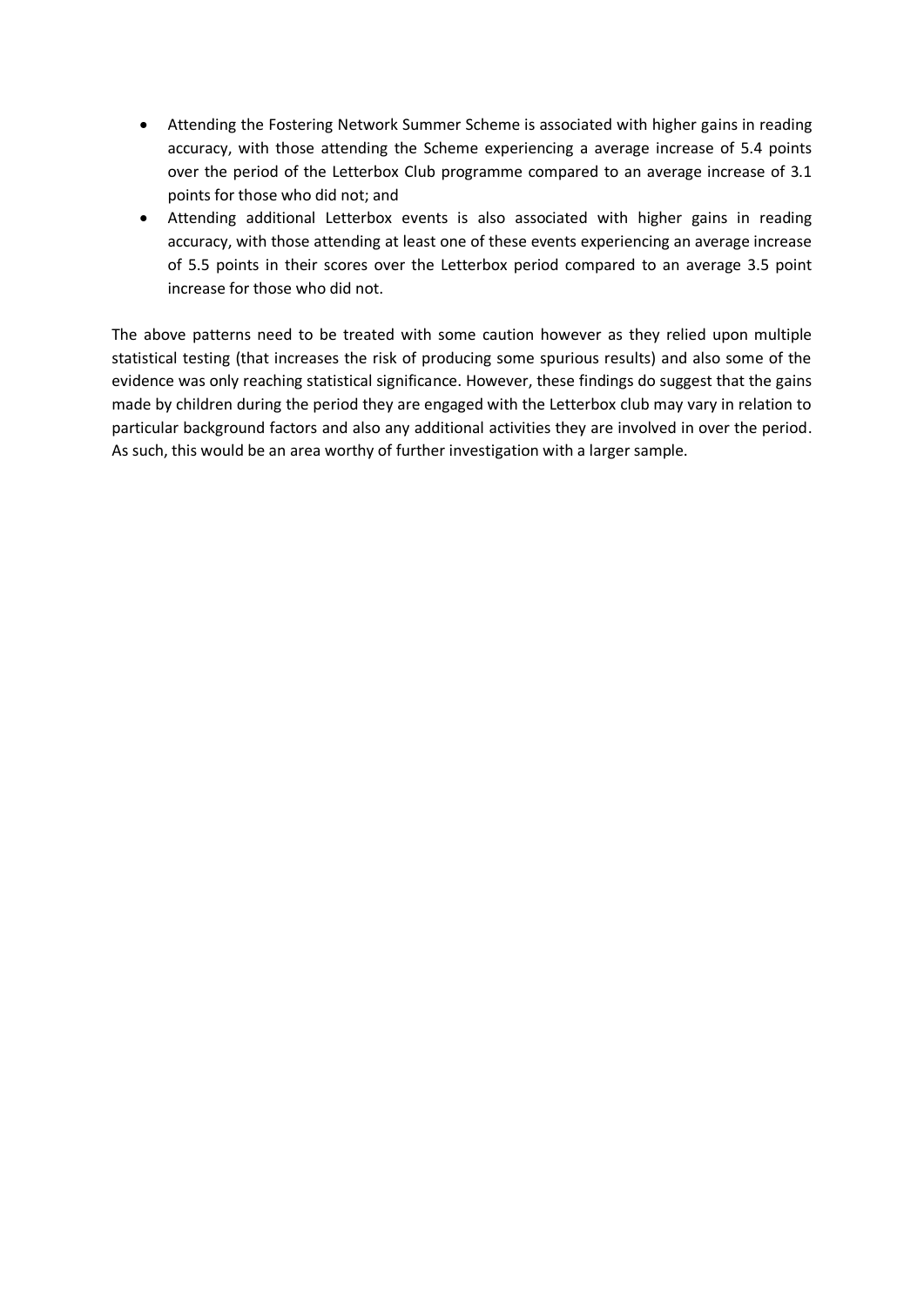#### *Interpretation of the findings*

However, and beyond these key findings, a significant limitation to the study is noted associated with the lack of any control group to compare progress against. Without such a control group of similar 'looked after' children, there is ultimately no way of knowing definitively whether some or all of the progress made would have happened in any case. Moreover, even if it can be established that progress in reading and number has been made above and beyond what would typically be expected of 'looked after' children over this period, there remains the problem of determining how much of this progress is due to the children's participation in the Letterbox Club and how much it is due to the effects of other policies and initiatives targeted at 'looked after' children (such as involvement in schools peer mentoring and reading schemes for example).

In this regard it is disappointing to note that while four evaluations now exist of the Letterbox Club, none has made use of a control group and thus there remains a lack of any robust and valid evidence of the actual effects of the programme that would meet the acceptable standards for evidence of effectiveness by international educational bodies such as the *What Works Clearinghouse* or the *Best*  Evidence Encyclopedia.<sup>1</sup> Neither would any of these evaluations be likely to be recognised or feature in a wider systematic review of existing evidence of the effectiveness of reading and number programmes.<sup>2</sup>

Moreover, it is worth noting that it is quite possible and straightforward to undertake an evaluation of the Letterbox Club that would provide the type of robust evidence required to meet these international standards. More specifically, it would be possible to undertake a simple randomised controlled trial where the number of eligible children in foster care across the UK were randomly split into two groups: one that received the packs during the year in question and the other that acted as a control group and who would receive the packs the following year and once the trial was completed. Moreover, such a trial need not be overly expensive.<sup>3</sup>

#### **7.2 Recommendations**

Given the findings reported above, a number of recommendations can be made for the future development of Letterbox Club:

1. In relation to the existing materials sent our in the Letterbox Club packs, Fostering Network in conjunction with Booktrust should consider extending the variety of mathematics games included to reflect more contemporary materials and methods.

<sup>-&</sup>lt;br><sup>1</sup> See <u>http://ies.ed.gov/ncee/wwc/</u> and <u>http://www.bestevidence.org/</u> respectively

 $2$  See, for example, the Campbell Collaboration that is the leading international organization for the production of systematic reviews of evidence in education[: http://www.campbellcollaboration.org/](http://www.campbellcollaboration.org/)

<sup>&</sup>lt;sup>3</sup> See O'Hare and Connolly (2010) for an example of a relatively inexpensive randomised controlled trial completed recently in relation to an evaluation of the effects of the Bookstart+ programme in Northern Ireland.